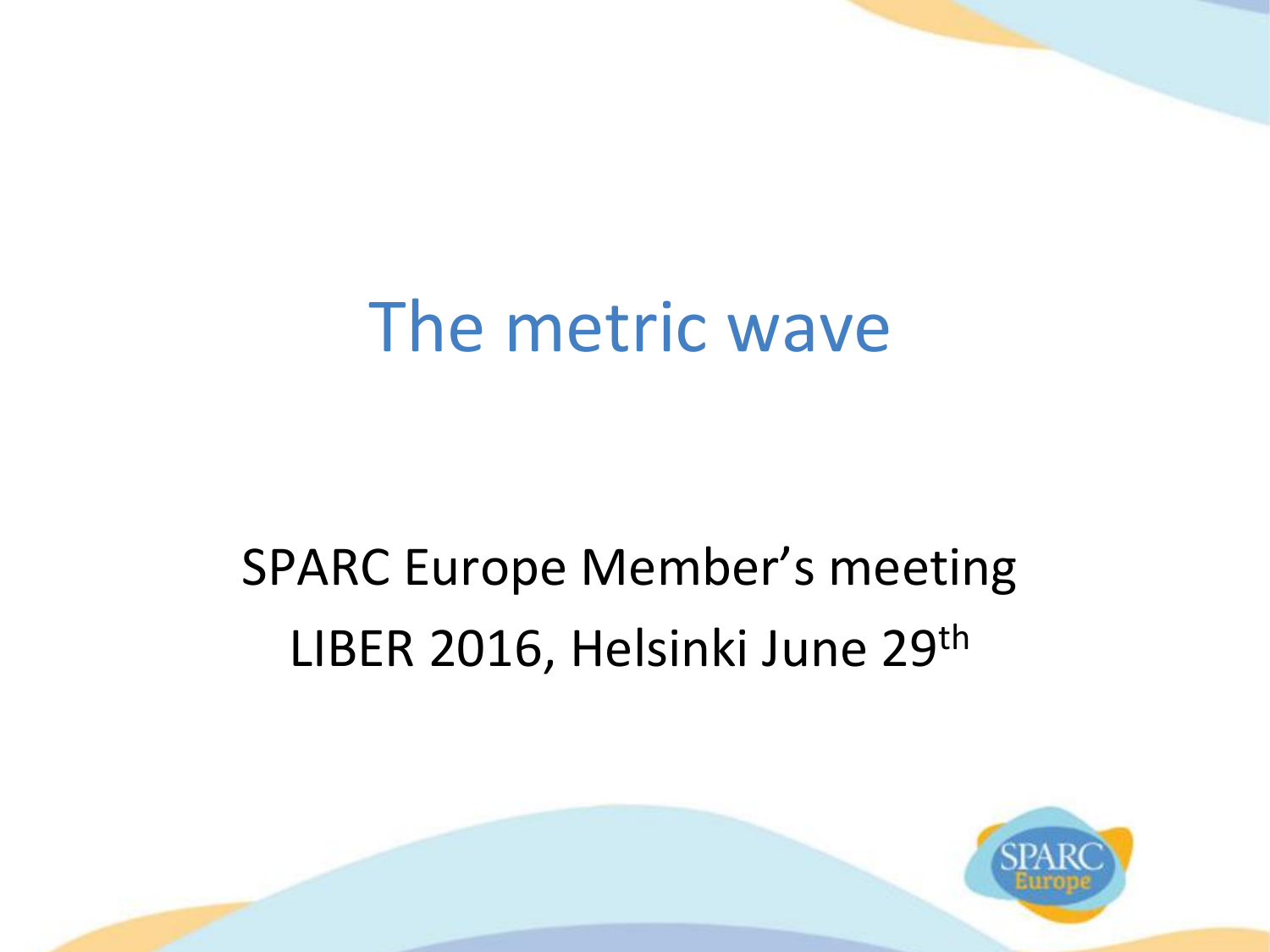

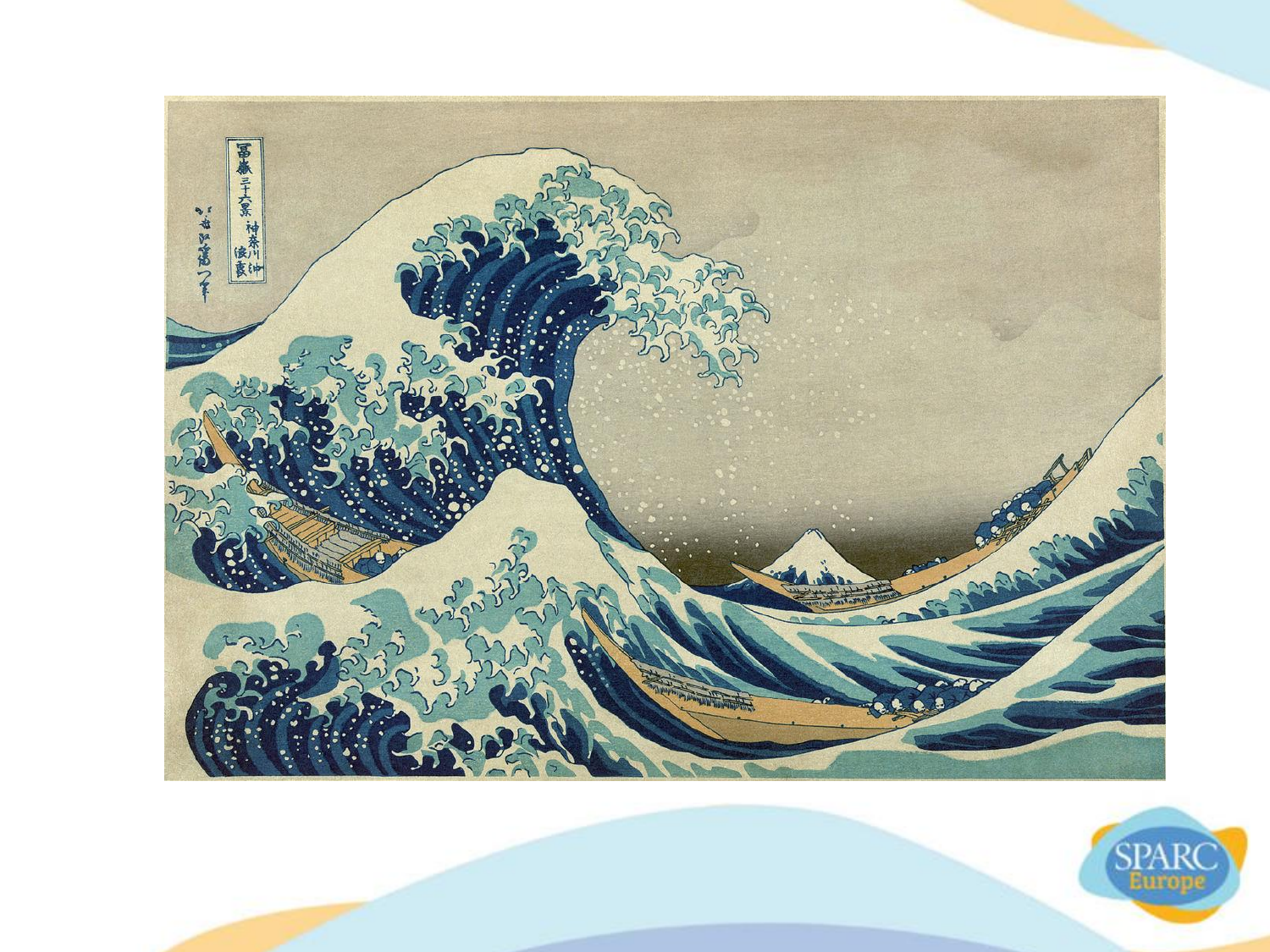#### Metrics are much used

- Impact
	- Prestige
	- Citations
	- $-$  IF
	- H-index
	- Rankings
- Evaluation
	- Often uses metrics as a "stand-in" or proxy for research quality

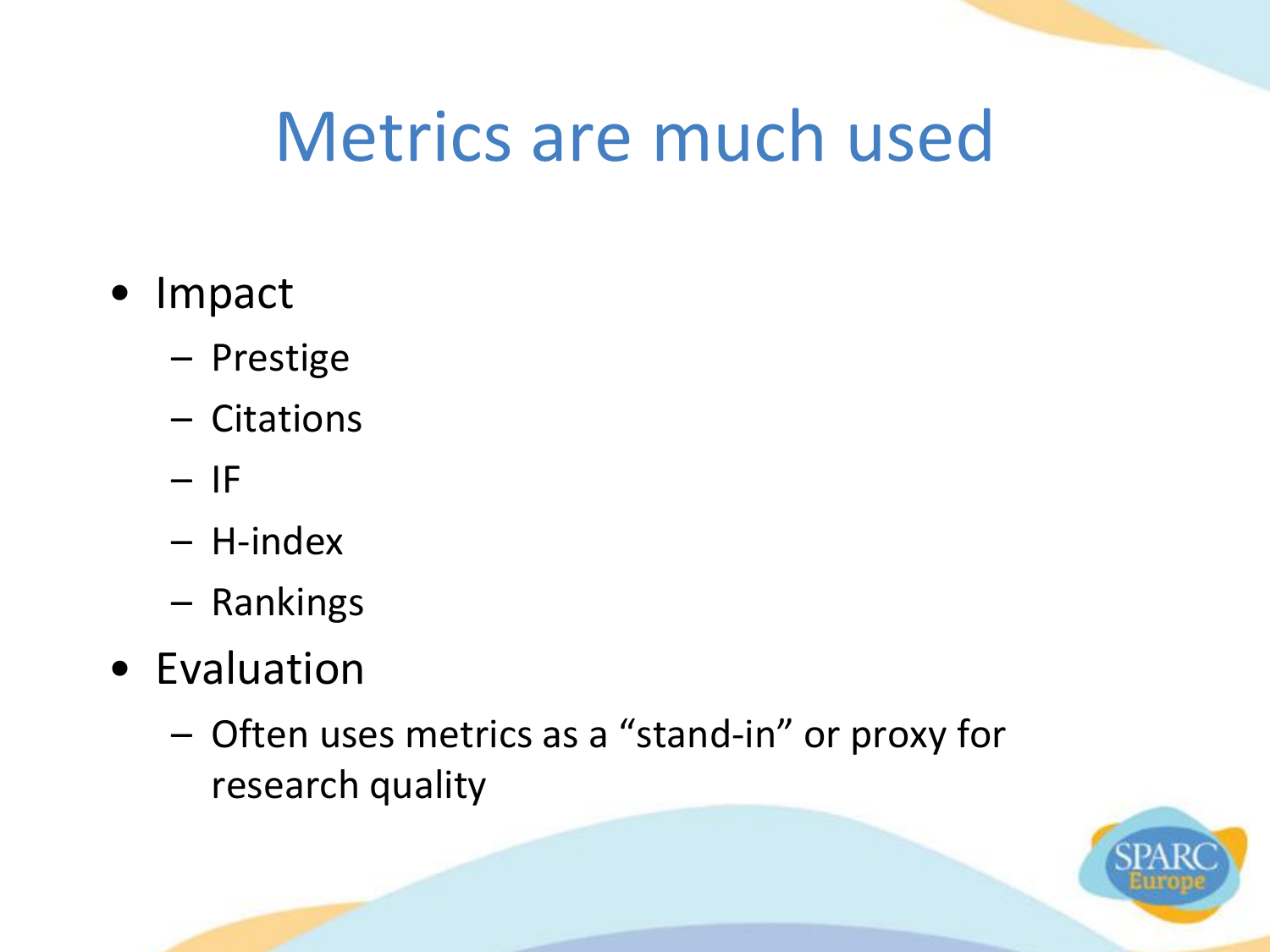#### **Overlooks**

- The many problems of metrics, e.g.
	- Citations measures only science's own re-use of science
	- A highly skewed and small sample of sources
		- Google H-index ≥ Scopus H-index ≥ WoS H-index
	- Much manipulated
		- By authors, journals and publishers
	- Cannot always be accurately reproduced
	- Faulty mathematics
		- IF is an average in an extremely skewed distribution

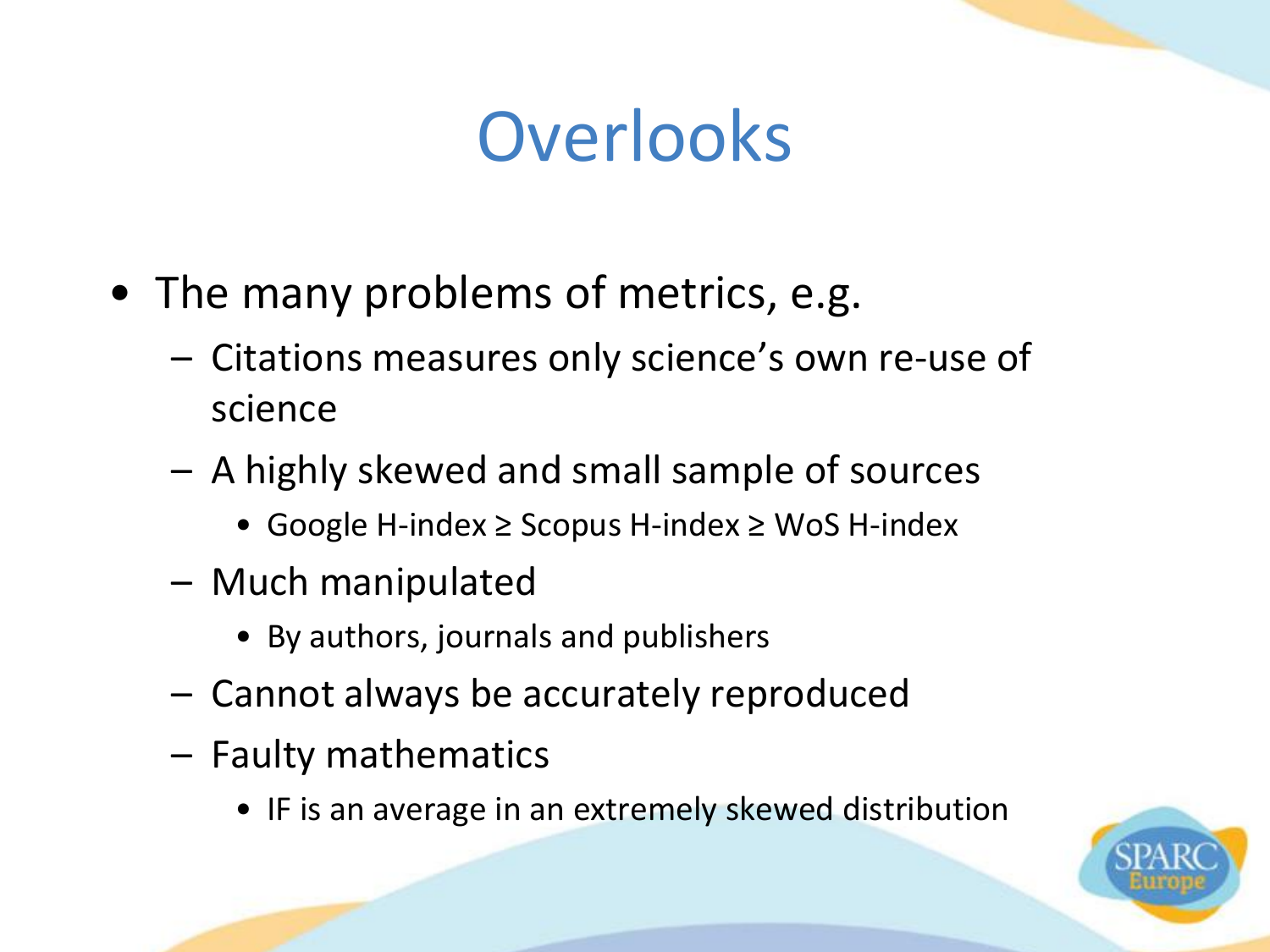# Results in

• Richer publishers

– They own the high-ranking journals

- Poorer science
	- Science pay the profits of publishers
	- TA makes science work less efficiently
		- Literature access costlier  $\Rightarrow$  access to less literature
- Making science less valuable for society
	- Science not fully used in society

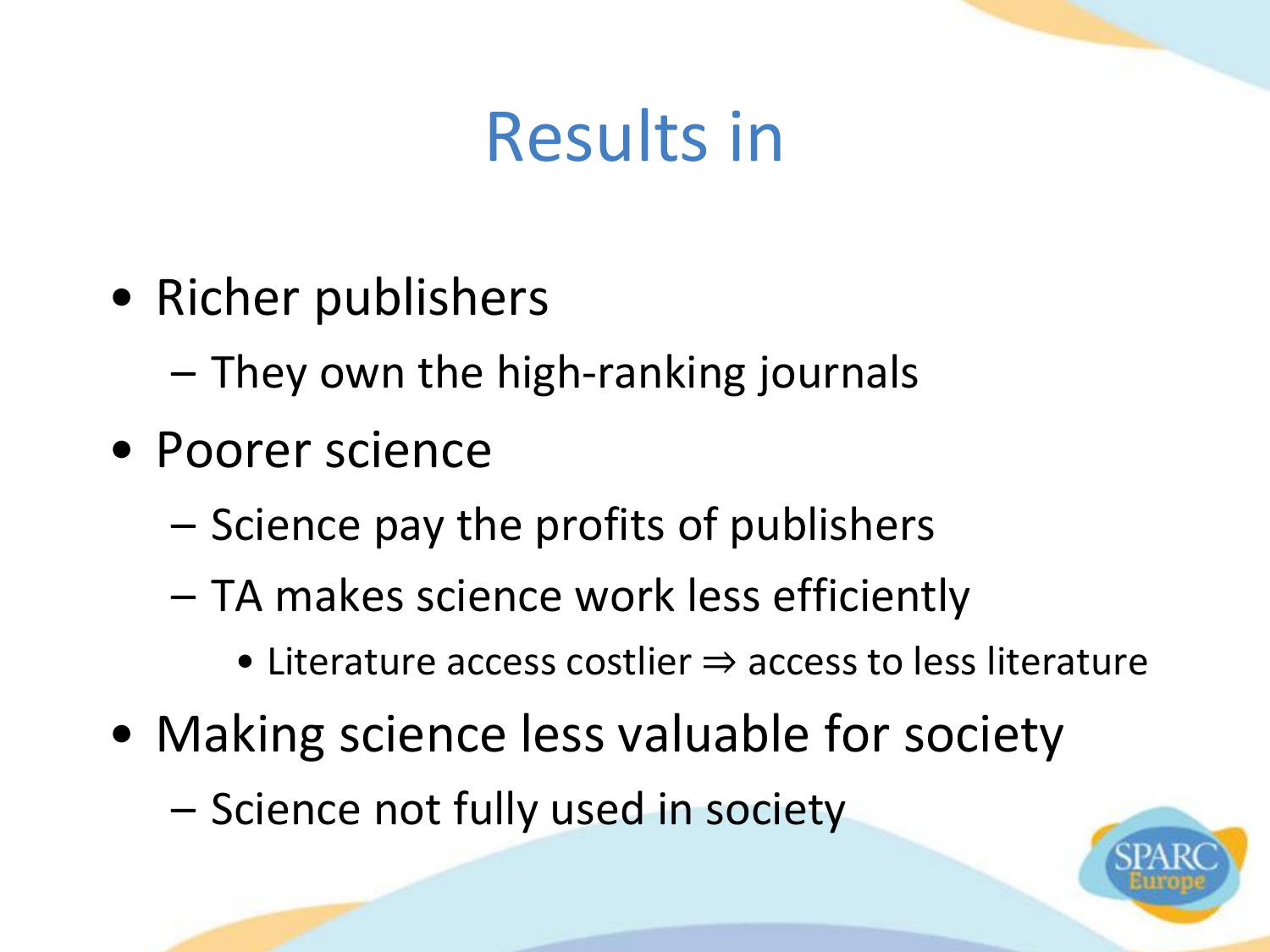# And, more importantly, in

- Overhiring, promoting and financing mediocre research
- Overlooking excellent research
- Metrinecrosis
	- The slow withering away and death of science by metrics poisoning



By D. A. Warrell [CC BY 2.5 (http://creativecommons.org/licenses/by/2.5)], via Wikimedia Commons

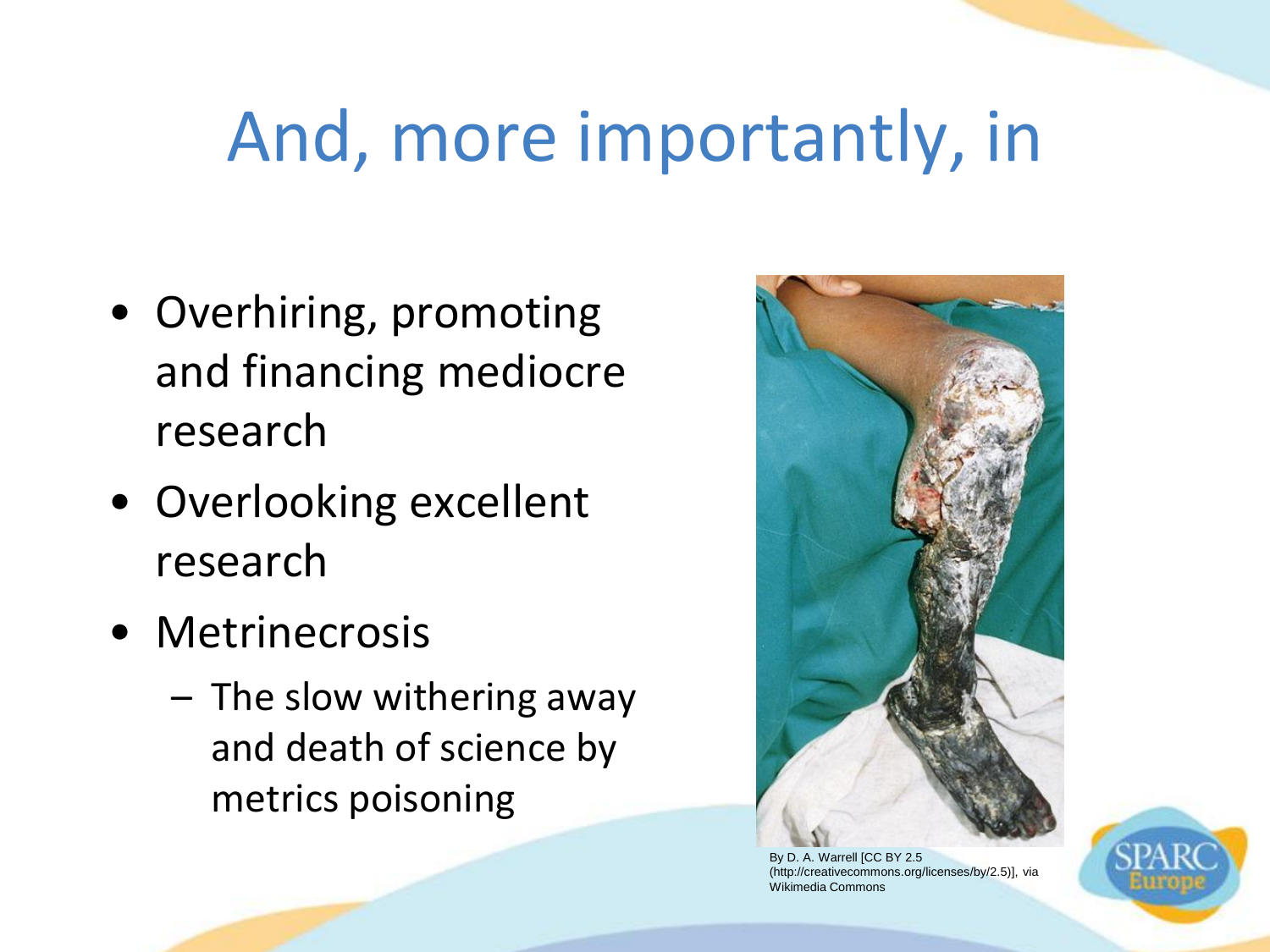# So what do we tell the researchers?



- One way lies OA
	- Solidarity with poorer researchers
	- Making a better society and better science
	- Fulfilling the function of science
	- The right thing to do!
- The other way lies TA
	- A job, promotion and tenure
	- Research financing
	- Respect from colleagues

– Reality …

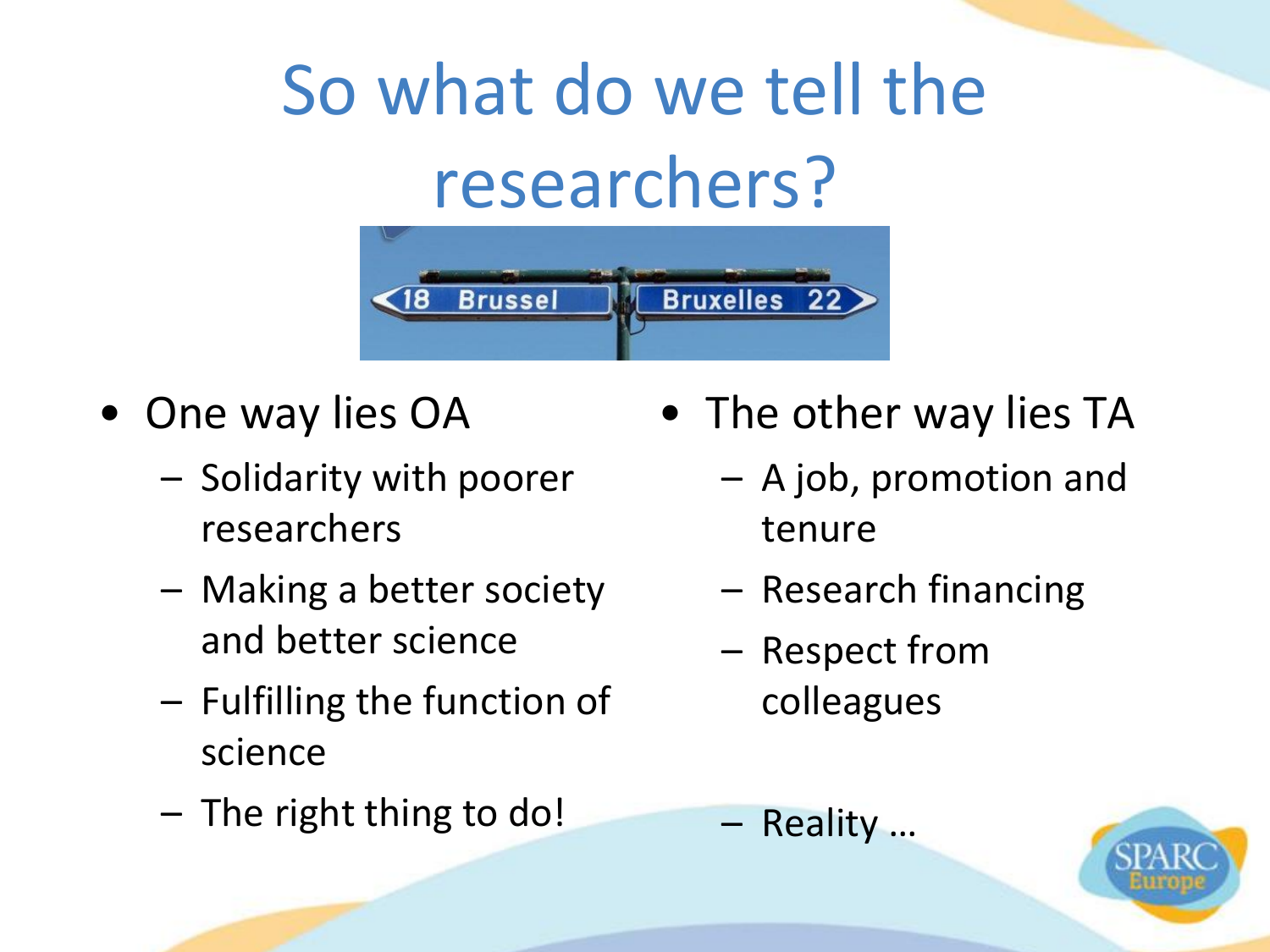#### Time to mend our ways!

- Research evaluation means that!
	- Evaluating the research
		- That's hard work
	- Not finding out where it was published
		- Anyone could do that …
- We need to change all kind of evaluation processes to become evaluation, not a looking up of arbitrary numbers!

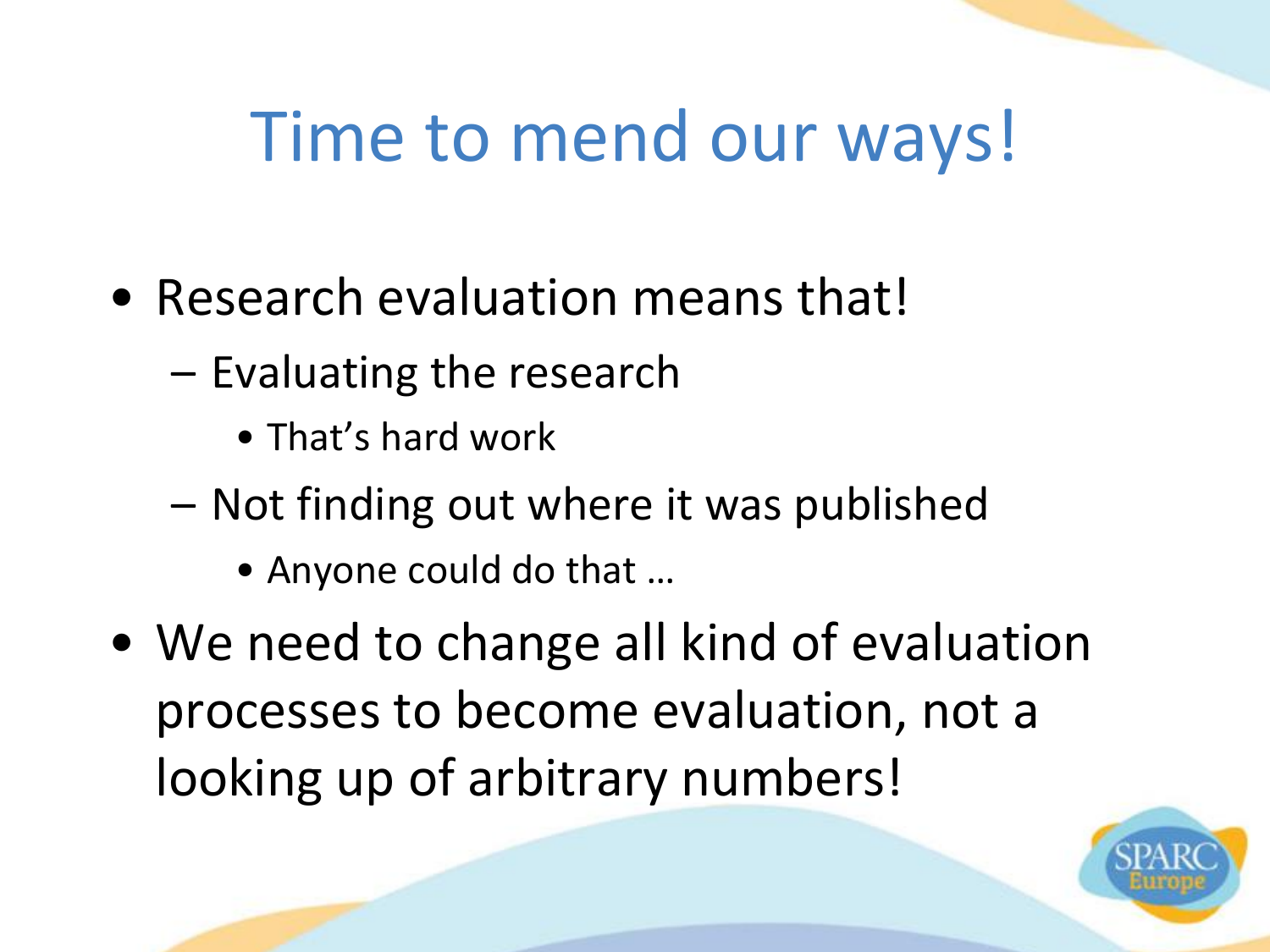# Impact factor vs actual citations

- Studied for one author over 17 years
	- 70 articles
- Correlation between IF and actual citations was 0.016

«As responsible scientists we should insist on the same quality standards for scientific evaluation as we require of the scientific work itself.»

Seglen, P.O. 1989. «From bad to worse: evaluation by Journal Impact» *Trends in Biochemical Sciences* 14(8), 326–327. [http://doi.org/10.1016/0968-0004\(89\)90163-1](http://doi.org/10.1016/0968-0004(89)90163-1)

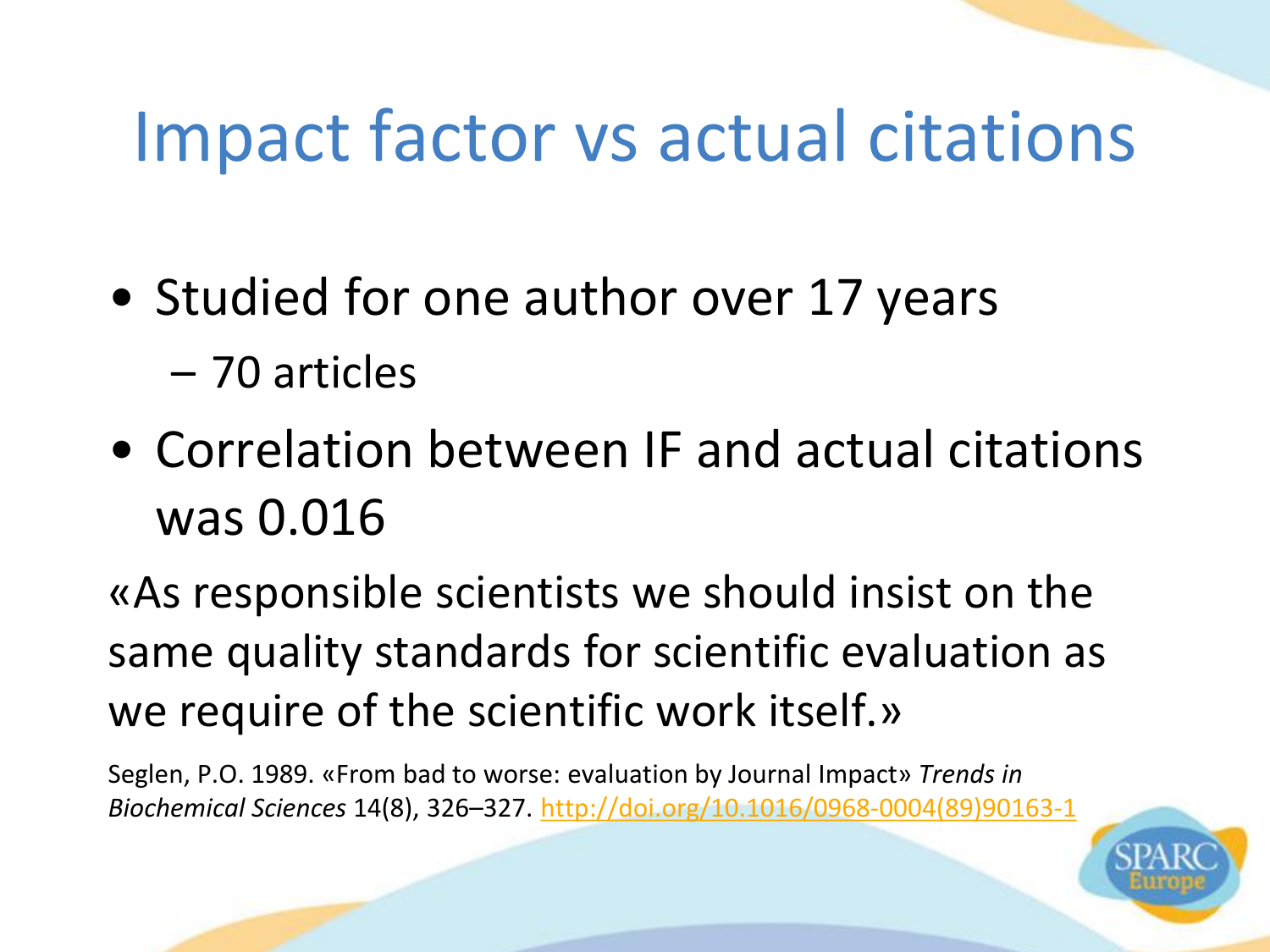#### Evaluation

- Evaluation means assessing the value of content
- Evaluation can be informed, but not replaced, by various metrics
	- Not IF, it is not a content or author metric
	- And content quality causes IF, IF does not cause quality
	- Citations not always a sign of quality
- Alternative metrics for wider impact and societal interest
	- An evolving field
- DORA The San Francisco Declaration on Research Assessment
	- <http://www.ascb.org/dora/>

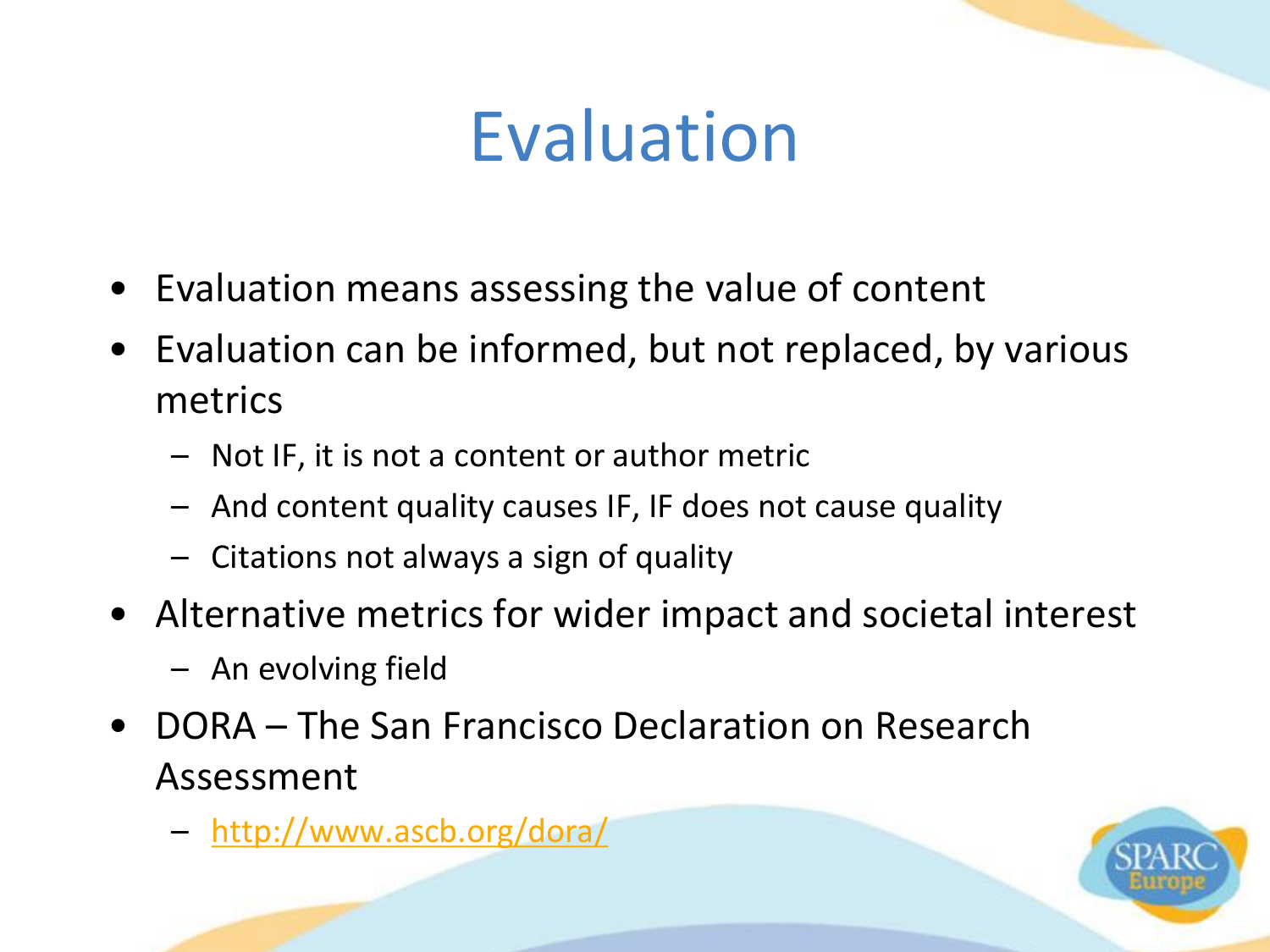# Thank you for listening

**– I'll be even happier if you actually do something about how you evaluate!**

# Jan Erik Frantsvåg SPARC Europe Chair

Open Access Adviser, UIT The Arctic University of Norway

jan.e.frantsvag@uit.no